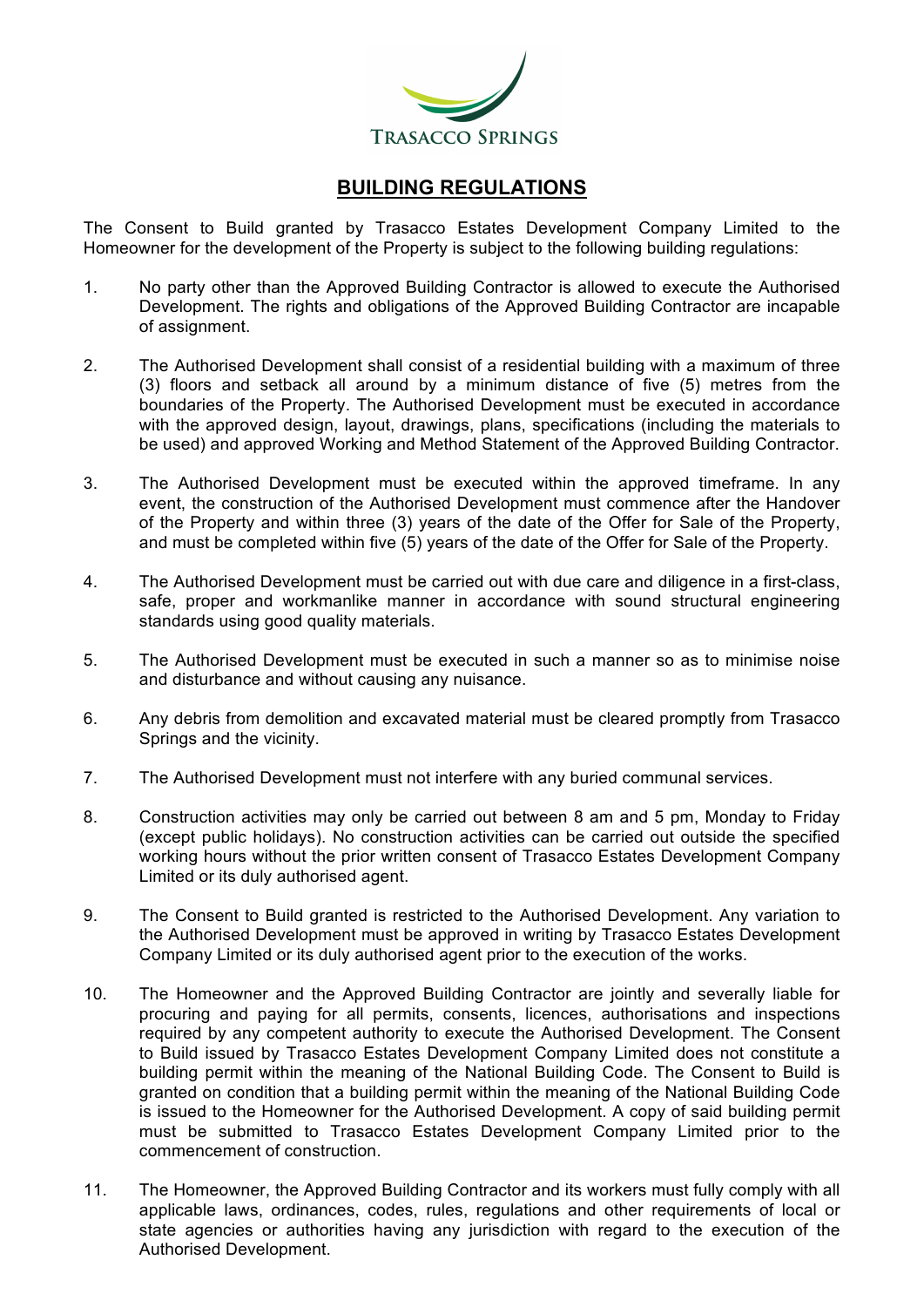- 12. The Approved Building Contractor must submit to Trasacco Estates Development Company Limited or its duly authorised agent the name, residential address and one passport size photograph of each of its workers requiring access to the Property for the execution of the Authorised Development. All workers of the Approved Building Contractor must wear identification passes provided by Trasacco Estates Development Company Limited or its duly authorised agent in a conspicuous place.
- 13. The Approved Building Contractor must take the necessary and adequate safety precautions pertaining to the execution of the Authorised Development for the prevention of accidents. The workers of the Approved Building Contractor must observe the minimum safety requirements of wearing safety helmets and safety footwear at all times.
- 14. The workers of the Approved Building Contractor are permitted restricted access to the Property only and are not permitted access to any other part of Trasacco Springs. All workers of the Approved Building Contractor must keep to their area of work, must not loiter about and must leave Trasacco Springs immediately after close of work (by 5 pm at the latest).
- 15. The Approved Building Contractor must notify Trasacco Estates Development Company Limited or its duly authorised agent of the registration numbers of all vehicles requiring access to the Property for the execution of the Authorised Development.
- 16. All deliveries of building materials must be made in a suitable form of transportation within the specified working hours in a clean, quiet and orderly manner. The Homeowner and the Approved Building Contractor shall ensure that any item or building material that is dropped or spilled on any part of Trasacco Springs outside the boundaries of the Property in the course of transportation is promptly cleaned and the area restored to its original state and condition.
- 17. No building materials, tools, equipment or other articles required for the execution of the Authorised Development can be stored or placed on any part of Trasacco Springs outside the boundaries of the Property at anytime. Any such item may be removed by Trasacco Estates Development Company Limited or its duly authorised agent and shall be released to the Approved Building Contractor upon payment of a penalty and the cost of removal of such item. Neither Trasacco Estates Development Company Limited nor its duly authorised agent shall be liable to the Homeowner nor the Approved Building Contractor for any loss or damage of any kind or nature whatsoever that the Approved Building Contractor may sustain as a consequence of such removal.
- 18. The Homeowner, the Approved Building Contractor and its workers must fully comply with these Regulations and the Trasacco Springs Bylaws and the then-applicable policies, rules and regulations with respect to Trasacco Springs incorporated herein by reference. Trasacco Estates Development Company Limited or its duly authorised agent may in its discretion deny any of the workers of the Approved Building Contractor entry into Trasacco Springs and request removal of any such worker from Trasacco Springs for non-compliance, and the Homeowner or the Approved Building Contractor shall remove such worker in accordance with each such request. The Approved Building Contractor must manage the transition of replacement personnel in such a manner so as to minimise the impact on the time for completion of the Authorised Development. The Homeowner and the Approved Building Contractor shall be held responsible for any and all acts, omissions, negligence and misconduct of the workers of the Approved Building Contractor.
- 19. Trasacco Estates Development Company Limited or its duly authorised agent shall have the right of entry and access to the Property to inspect the construction works during its progress in accordance with the Inspection Schedule.
- 20. Trasacco Estates Development Company Limited or its duly authorised agent shall not be liable for any defect in the Authorised Development nor the design, layout, specifications (including the materials used), workmanship, engineering and or construction thereof.